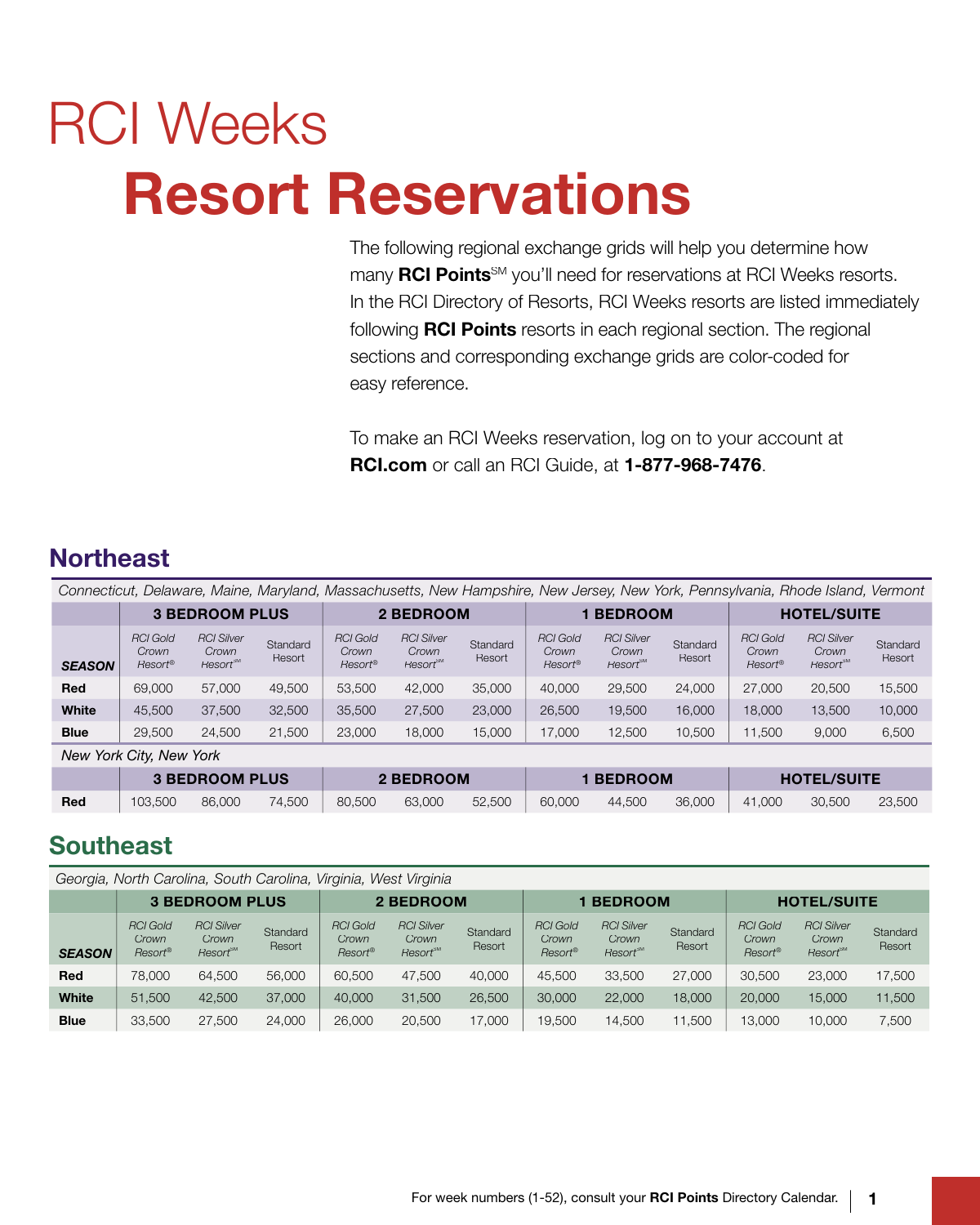#### Florida

|               |                                     | <b>3 BEDROOM PLUS</b>                              |                    |                                     | 2 BEDROOM                                                |                    |                                     | <b>BEDROOM</b>                                    |                    |                                     | <b>HOTEL/STUDIO</b>                                      |                    |
|---------------|-------------------------------------|----------------------------------------------------|--------------------|-------------------------------------|----------------------------------------------------------|--------------------|-------------------------------------|---------------------------------------------------|--------------------|-------------------------------------|----------------------------------------------------------|--------------------|
| <b>SEASON</b> | <b>RCI Gold</b><br>Crown<br>Resort® | <b>RCI Silver</b><br>Crown<br>Resort <sup>sm</sup> | Standard<br>Resort | <b>RCI Gold</b><br>Crown<br>Resort® | <b>RCI Silver</b><br>Crown<br><b>Resort<sup>sM</sup></b> | Standard<br>Resort | <b>RCI Gold</b><br>Crown<br>Resort® | <b>RCI Silver</b><br>Crown<br>Resort <sup>™</sup> | Standard<br>Resort | <b>RCI Gold</b><br>Crown<br>Resort® | <b>RCI Silver</b><br>Crown<br><b>Resort<sup>sM</sup></b> | Standard<br>Resort |
| Red           | 74.500                              | 61,500                                             | 53,500             | 57,500                              | 45,500                                                   | 38,000             | 43,000                              | 32,000                                            | 26,000             | 29,500                              | 22,000                                                   | 17,000             |
| White         | 49,000                              | 40,500                                             | 35,500             | 38,000                              | 30,000                                                   | 25,000             | 28,500                              | 21,000                                            | 17,000             | 19,500                              | 14,500                                                   | 11,000             |
| <b>Blue</b>   | 32,000                              | 26,500                                             | 23,000             | 24,500                              | 19,500                                                   | 16,500             | 18,500                              | 14,000                                            | 11.000             | 12,500                              | 9,500                                                    | 7,500              |

# Gulf States

|               |                                     | Alabama, Louisiana – New Orleans, Mississippi, Texas Coast |                    |                                     |                                                    |                    |                                     |                                                   |                    |                                     |                                                          |                    |
|---------------|-------------------------------------|------------------------------------------------------------|--------------------|-------------------------------------|----------------------------------------------------|--------------------|-------------------------------------|---------------------------------------------------|--------------------|-------------------------------------|----------------------------------------------------------|--------------------|
|               |                                     | <b>3 BEDROOM PLUS</b>                                      |                    |                                     | 2 BEDROOM                                          |                    |                                     | <b>BEDROOM</b>                                    |                    |                                     | <b>HOTEL/STUDIO</b>                                      |                    |
| <b>SEASON</b> | <b>RCI Gold</b><br>Crown<br>Resort® | <b>RCI Silver</b><br>Crown<br>Resort <sup>™</sup>          | Standard<br>Resort | <b>RCI Gold</b><br>Crown<br>Resort® | <b>RCI Silver</b><br>Crown<br>Resort <sup>sM</sup> | Standard<br>Resort | <b>RCI Gold</b><br>Crown<br>Resort® | <b>RCI Silver</b><br>Crown<br>Resort <sup>™</sup> | Standard<br>Resort | <b>RCI Gold</b><br>Crown<br>Resort® | <b>RCI Silver</b><br>Crown<br><b>Resort<sup>sM</sup></b> | Standard<br>Resort |
| Red           | 68,000                              | 56,500                                                     | 49,000             | 52,500                              | 41,500<br>34,500                                   |                    | 39,500                              | 29,000                                            | 23,500             | 26,500                              | 20,000                                                   | 15,500             |
| White         | 45,000                              | 37,500                                                     | 32,500             | 34,500                              | 27,500                                             | 23,000             | 26,000                              | 19,000                                            | 15,500             | 17.500                              | 13,000                                                   | 10,000             |
| <b>Blue</b>   | 29,000                              | 24,500                                                     | 21,000             | 22,500                              | 18,000                                             | 15,000             | 17,000                              | 12,500                                            | 10,000             | 1,500                               | 8,500                                                    | 6,500              |
|               |                                     | Louisiana – Other. Texas – Interior                        |                    |                                     |                                                    |                    |                                     |                                                   |                    |                                     |                                                          |                    |

|             |        | <b>3 BEDROOM PLUS</b> |        |        | 2 BEDROOM |        |        | <b>1 BEDROOM</b> |        |        | <b>HOTEL/STUDIO</b> |        |
|-------------|--------|-----------------------|--------|--------|-----------|--------|--------|------------------|--------|--------|---------------------|--------|
| Red         | 63,500 | 53,000                | 46,000 | 49.500 | 39,000    | 32,500 | 37,000 | 27,500           | 22,000 | 25,000 | 18.500              | 14.500 |
| White       | 42,000 | 35,000                | 30.500 | 32,500 | 25,500    | 21,500 | 24,500 | 18,000           | 14.500 | 16.500 | 12,000              | 9,500  |
| <b>Blue</b> | 27,500 | 23,000                | 20,000 | 21.500 | 17,000    | 14,000 | 16,000 | 12,000           | 9,500  | 1.000  | 8.000               | 6,000  |

## **Mid-South**

|               |                                                 | Arkansas, Kentucky, Missouri, Oklahoma, Tennessee – Other |                    |                                     |                                                    |                    |                                                 |                                                    |                    |                                                    |                                                    |                    |
|---------------|-------------------------------------------------|-----------------------------------------------------------|--------------------|-------------------------------------|----------------------------------------------------|--------------------|-------------------------------------------------|----------------------------------------------------|--------------------|----------------------------------------------------|----------------------------------------------------|--------------------|
|               |                                                 | <b>3 BEDROOM PLUS</b>                                     |                    |                                     | 2 BEDROOM                                          |                    |                                                 | <b>1 BEDROOM</b>                                   |                    |                                                    | <b>HOTEL/SUITE</b>                                 |                    |
| <b>SEASON</b> | <b>RCI Gold</b><br>Crown<br>Resort <sup>®</sup> | <b>RCI Silver</b><br>Crown<br>Resort <sup>SM</sup>        | Standard<br>Resort | <b>RCI Gold</b><br>Crown<br>Resort® | <b>RCI Silver</b><br>Crown<br>Resort <sup>SM</sup> | Standard<br>Resort | <b>RCI Gold</b><br>Crown<br>Resort <sup>®</sup> | <b>RCI Silver</b><br>Crown<br>Resort <sup>sM</sup> | Standard<br>Resort | <b>RCI Gold</b><br>Crown<br>$Resort^{\circledast}$ | <b>RCI Silver</b><br>Crown<br>Resort <sup>SM</sup> | Standard<br>Resort |
| Red           | 68,000                                          | 56,000                                                    | 49,000             | 52,500                              | 41.500                                             | 34,500             | 39,500                                          | 29,000                                             | 23,500             | 26,500                                             | 20,000                                             | 15,500             |
| <b>White</b>  | 45,000                                          | 37,000                                                    | 32,500             | 34,500                              | 27,500                                             | 23,000             | 26,000                                          | 19,000                                             | 15.500             | 17.500                                             | 13,000                                             | 10,000             |
| <b>Blue</b>   | 29,000                                          | 24,000                                                    | 21,000             | 22,500                              | 18.000                                             | 15,000             | 17.000                                          | 12,500                                             | 10,000             | 11.500                                             | 8,500                                              | 6,500              |

 *Tennessee* – *Pigeon Forge/Gatlinburg*

|             |        | <b>3 BEDROOM PLUS</b> |        |        | 2 BEDROOM |        |        | <b>1 BEDROOM</b> |        |        | <b>HOTEL/SUITE</b> |        |
|-------------|--------|-----------------------|--------|--------|-----------|--------|--------|------------------|--------|--------|--------------------|--------|
| Red         | 70.500 | 58,500                | 50,500 | 54,500 | 43,000    | 36,000 | 41.000 | 30,000           | 24,500 | 27,500 | 20,500             | 16,000 |
| White       | 46,500 | 38,500                | 33,500 | 36,000 | 28,500    | 24,000 | 27,000 | 20,000           | 16,000 | 18,000 | 13.500             | 10.500 |
| <b>Blue</b> | 30.500 | 25,000                | 21,500 | 23,500 | 18.500    | 15.500 | 7.500  | 13,000           | 10.500 | 12,000 | 9.000              | 7,000  |

## **Midwest and the Plains**

|               |                                                 | Illinois, Indiana, Iowa, Michigan, Minnesota, Ohio, South Dakota, Wisconsin |                    |                                            |                                              |                    |                                                 |                                                    |                    |                                                 |                                                    |                    |
|---------------|-------------------------------------------------|-----------------------------------------------------------------------------|--------------------|--------------------------------------------|----------------------------------------------|--------------------|-------------------------------------------------|----------------------------------------------------|--------------------|-------------------------------------------------|----------------------------------------------------|--------------------|
|               |                                                 | <b>3 BEDROOM PLUS</b>                                                       |                    |                                            | 2 BEDROOM                                    |                    |                                                 | <b>BEDROOM</b>                                     |                    |                                                 | <b>HOTEL/SUITE</b>                                 |                    |
| <b>SEASON</b> | <b>RCI Gold</b><br>Crown<br>Resort <sup>®</sup> | <b>RCI Silver</b><br>Crown<br>Resort <sup>SM</sup>                          | Standard<br>Resort | <b>RCI Gold</b><br>Crown<br><b>Resort®</b> | <b>RCI Silver</b><br>Crown<br><b>Resort™</b> | Standard<br>Resort | <b>RCI Gold</b><br>Crown<br>Resort <sup>®</sup> | <b>RCI Silver</b><br>Crown<br>Resort <sup>SM</sup> | Standard<br>Resort | <b>RCI Gold</b><br>Crown<br>Resort <sup>®</sup> | <b>RCI Silver</b><br>Crown<br>Resort <sup>sM</sup> | Standard<br>Resort |
| <b>Red</b>    | 71.500                                          | 59,000                                                                      | 51,500             | 55,500                                     | 43.500                                       | 36,500             | 41.500                                          | 30,500                                             | 24,500             | 28,000                                          | 21,000                                             | 16,000             |
| <b>White</b>  | 47,000                                          | 39,000                                                                      | 34,000             | 36,500                                     | 28,500                                       | 24,000             | 27,500                                          | 20,000                                             | 16,000             | 18,500                                          | 14.000                                             | 10,500             |
| <b>Blue</b>   | 30,500                                          | 25,500                                                                      | 22,000             | 24,000                                     | 18,500                                       | 15,500             | 18,000                                          | 13,000                                             | 10,500             | 12.000                                          | 9,000                                              | 7,000              |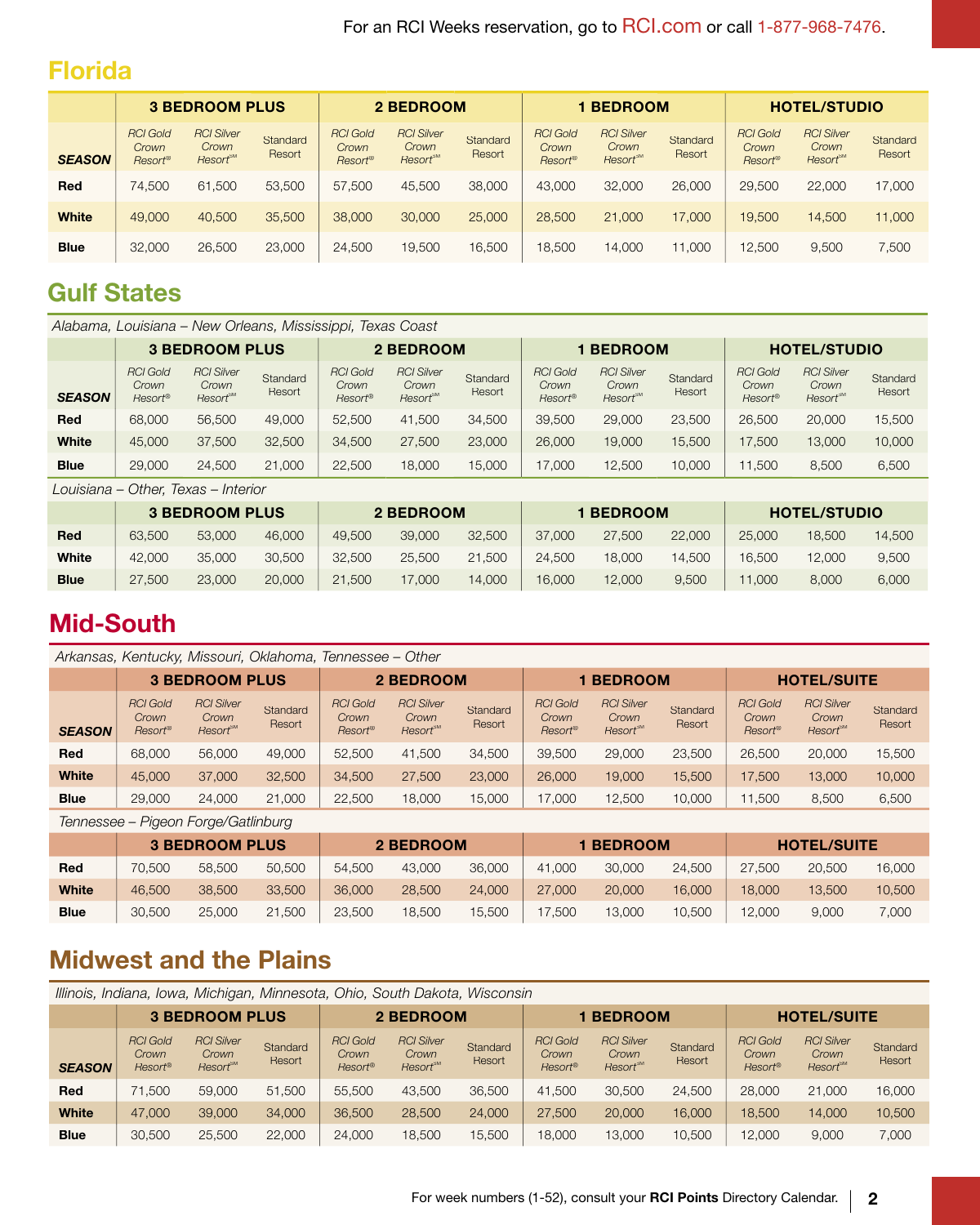# Rocky Mountains

|               |                                                 | Arizona, Colorado, Idaho, Montana, New Mexico, Utah, Wyoming |                    |                                     |                                                    |                    |                                     |                                                    |                    |                                     |                                                   |                    |
|---------------|-------------------------------------------------|--------------------------------------------------------------|--------------------|-------------------------------------|----------------------------------------------------|--------------------|-------------------------------------|----------------------------------------------------|--------------------|-------------------------------------|---------------------------------------------------|--------------------|
|               |                                                 | <b>3 BEDROOM PLUS</b>                                        |                    |                                     | 2 BEDROOM                                          |                    |                                     | <b>BEDROOM</b>                                     |                    |                                     | <b>HOTEL/STUDIO</b>                               |                    |
| <b>SEASON</b> | <b>RCI Gold</b><br>Crown<br>Resort <sup>®</sup> | <b>RCI Silver</b><br>Crown<br><b>Resort™</b>                 | Standard<br>Resort | <b>RCI Gold</b><br>Crown<br>Resort® | <b>RCI Silver</b><br>Crown<br>Resort <sup>SM</sup> | Standard<br>Resort | <b>RCI Gold</b><br>Crown<br>Resort® | <b>RCI Silver</b><br>Crown<br>Resort <sup>SM</sup> | Standard<br>Resort | <b>RCI Gold</b><br>Crown<br>Resort® | <b>RCI Silver</b><br>Crown<br>Resort <sup>™</sup> | Standard<br>Resort |
| Red           | 74.500                                          | 62,000                                                       | 53,500             | 58,000                              | 45,500                                             | 38,000             | 43,500                              | 32,000                                             | 26,000             | 29,500                              | 22,000                                            | 17,000             |
| White         | 49,000                                          | 41,000                                                       | 35,500             | 38,500                              | 30,000                                             | 25,000             | 28,500                              | 21,000                                             | 17,000             | 19.500                              | 14.500                                            | 11.000             |
| <b>Blue</b>   | 32,000                                          | 26,500                                                       | 23,000             | 25.000                              | 19,500                                             | 16,500             | 18,500                              | 14.000                                             | 1.000              | 12,500                              | 9,500                                             | 7,500              |

# **Pacific Coast**

|               |                                     | Alaska, California – Interior, Nevada, Oregon, Washington |                    |                                     |                                                   |                    |                                                 |                                                   |                    |                                     |                                       |                    |
|---------------|-------------------------------------|-----------------------------------------------------------|--------------------|-------------------------------------|---------------------------------------------------|--------------------|-------------------------------------------------|---------------------------------------------------|--------------------|-------------------------------------|---------------------------------------|--------------------|
|               |                                     | <b>3 BEDROOM PLUS</b>                                     |                    |                                     | 2 BEDROOM                                         |                    |                                                 | <b>BEDROOM</b>                                    |                    |                                     | <b>HOTEL/STUDIO</b>                   |                    |
| <b>SEASON</b> | <b>RCI Gold</b><br>Crown<br>Resort® | <b>RCI Silver</b><br>Crown<br>Resort <sup>sm</sup>        | Standard<br>Resort | <b>RCI Gold</b><br>Crown<br>Resort® | <b>RCI Silver</b><br>Crown<br>Resort <sup>™</sup> | Standard<br>Resort | <b>RCI Gold</b><br>Crown<br>Resort <sup>®</sup> | <b>RCI Silver</b><br>Crown<br>Resort <sup>™</sup> | Standard<br>Resort | <b>RCI Gold</b><br>Crown<br>Resort® | <b>RCI Silver</b><br>Crown<br>Resort® | Standard<br>Resort |
| Red           | 75,000                              | 62,000                                                    | 54,000             | 58,000                              | 46,000                                            | 38,000             | 43.500                                          | 32,000                                            | 26,000             | 29,500                              | 22,000                                | 17,000             |
| White         | 49,500                              | 41,000                                                    | 35,500             | 38,500                              | 30,500                                            | 25,000             | 28,500                                          | 21,000                                            | 17,000             | 19,500                              | 14,500                                | 11,000             |
| <b>Blue</b>   | 32,500                              | 26,500                                                    | 23,000             | 25,000                              | 20,000                                            | 16,500             | 18,500                                          | 14,000                                            | 11,000             | 12.500                              | 9.500                                 | 7,500              |

California – Coast

|     |        | <b>3 BEDROOM PLUS</b> |        |        | <b>2 BEDROOM</b> |        |        | <b>BEDROOM</b> |        |        | <b>HOTEL/STUDIO</b> |        |
|-----|--------|-----------------------|--------|--------|------------------|--------|--------|----------------|--------|--------|---------------------|--------|
| Red | 80,000 | 66,000                | 57,500 | 62,000 | 48,500           | 40.500 | 46.500 | 34.500         | 27.500 | 31,500 | 23,500              | 18,000 |

San Francisco, California

|     |         | <b>3 BEDROOM PLUS</b> |        |        | 2 BEDROOM |        |        | <b>1 BEDROOM</b> |        |        | <b>HOTEL/STUDIO</b> |        |
|-----|---------|-----------------------|--------|--------|-----------|--------|--------|------------------|--------|--------|---------------------|--------|
| Red | 103,500 | 86,000                | 74.500 | 80.500 | 63,000    | 52,500 | 60.000 | 44.500           | 36,000 | 41.000 | 30.500              | 23,500 |

## **Hawaii**

|               | Hawaii, Kauai, Maui, Oahu                       |                                                           |                    |                                     |                                                          |                    |                                                 |                                                    |                    |                                                 |                                                           |                    |
|---------------|-------------------------------------------------|-----------------------------------------------------------|--------------------|-------------------------------------|----------------------------------------------------------|--------------------|-------------------------------------------------|----------------------------------------------------|--------------------|-------------------------------------------------|-----------------------------------------------------------|--------------------|
|               |                                                 | <b>3 BEDROOM PLUS</b>                                     |                    |                                     | 2 BEDROOM                                                |                    |                                                 | <b>BEDROOM</b>                                     |                    |                                                 | <b>HOTEL/SUITE</b>                                        |                    |
| <b>SEASON</b> | <b>RCI Gold</b><br>Crown<br>Resort <sup>®</sup> | <b>RCI Silver</b><br>Crown<br>$Resort^{\text{\tiny{SM}}}$ | Standard<br>Resort | <b>RCI Gold</b><br>Crown<br>Resort® | <b>RCI Silver</b><br>Crown<br><b>Resort<sup>sM</sup></b> | Standard<br>Resort | <b>RCI Gold</b><br>Crown<br>Resort <sup>®</sup> | <b>RCI Silver</b><br>Crown<br>Resort <sup>sm</sup> | Standard<br>Resort | <b>RCI Gold</b><br>Crown<br>Resort <sup>®</sup> | <b>RCI Silver</b><br>Crown<br><b>Resort</b> <sup>SM</sup> | Standard<br>Resort |
| Red           | 103.500                                         | 86,000                                                    | 74.500             | 80,500                              | 63,000                                                   | 52,500             | 60,000                                          | 44.500                                             | 36,000             | 41.000                                          | 30,500                                                    | 23,500             |

# **Canada**

|               |                                     | EASTERN Manitoba, Nova Scotia, Ontario, Québec    |                    |                                     |                                                    |                    |                                                 |                                                    |                    |                                     |                                                    |                    |
|---------------|-------------------------------------|---------------------------------------------------|--------------------|-------------------------------------|----------------------------------------------------|--------------------|-------------------------------------------------|----------------------------------------------------|--------------------|-------------------------------------|----------------------------------------------------|--------------------|
|               |                                     | <b>3 BEDROOM PLUS</b>                             |                    |                                     | 2 BEDROOM                                          |                    |                                                 | <b>BEDROOM</b>                                     |                    |                                     | <b>HOTEL/SUITE</b>                                 |                    |
| <b>SEASON</b> | <b>RCI Gold</b><br>Crown<br>Resort® | <b>RCI Silver</b><br>Crown<br>Resort <sup>™</sup> | Standard<br>Resort | <b>RCI Gold</b><br>Crown<br>Resort® | <b>RCI Silver</b><br>Crown<br>Resort <sup>SM</sup> | Standard<br>Resort | <b>RCI Gold</b><br>Crown<br>Resort <sup>®</sup> | <b>RCI Silver</b><br>Crown<br>Resort <sup>SM</sup> | Standard<br>Resort | <b>RCI Gold</b><br>Crown<br>Resort® | <b>RCI Silver</b><br>Crown<br>Resort <sup>SM</sup> | Standard<br>Resort |
| Red           | 56,500                              | 46.500                                            | 40,500             | 43.500                              | 34,500                                             | 28,500             | 32,500                                          | 24,000                                             | 19.500             | 22,000                              | 16,500                                             | 13,000             |
| White         | 37,500                              | 30,500                                            | 26,500             | 28,500                              | 23,000                                             | 19,000             | 21,500                                          | 16,000                                             | 13,000             | 14.500                              | 11,000                                             | 8,500              |
| <b>Blue</b>   | 24.500                              | 20,000                                            | 17,500             | 18,500                              | 15,000                                             | 12,500             | 14,000                                          | 10,500                                             | 8,500              | 9,500                               | 7.000                                              | 5,500              |
|               |                                     | WESTERN Alberta, British Columbia                 |                    |                                     |                                                    |                    |                                                 |                                                    |                    |                                     |                                                    |                    |

|             |        | <b>3 BEDROOM PLUS</b> |        |        | 2 BEDROOM |        |        | <b>BEDROOM</b> |        |        | <b>HOTEL/SUITE</b> |        |
|-------------|--------|-----------------------|--------|--------|-----------|--------|--------|----------------|--------|--------|--------------------|--------|
| Red         | 67.500 | 56,000                | 48.500 | 52,500 | 41.500    | 34.500 | 39,000 | 29,000         | 23,500 | 26,500 | 20,000             | 15.500 |
| White       | 44.500 | 37,000                | 32,000 | 34.500 | 27,500    | 23,000 | 25,500 | 19.000         | 15.500 | 17.500 | 13.000             | 10.000 |
| <b>Blue</b> | 29,000 | 24,000                | 21,000 | 22,500 | 18,000    | 15,000 | 17,000 | 12.500         | 10,000 | 11.500 | 8.500              | 6,500  |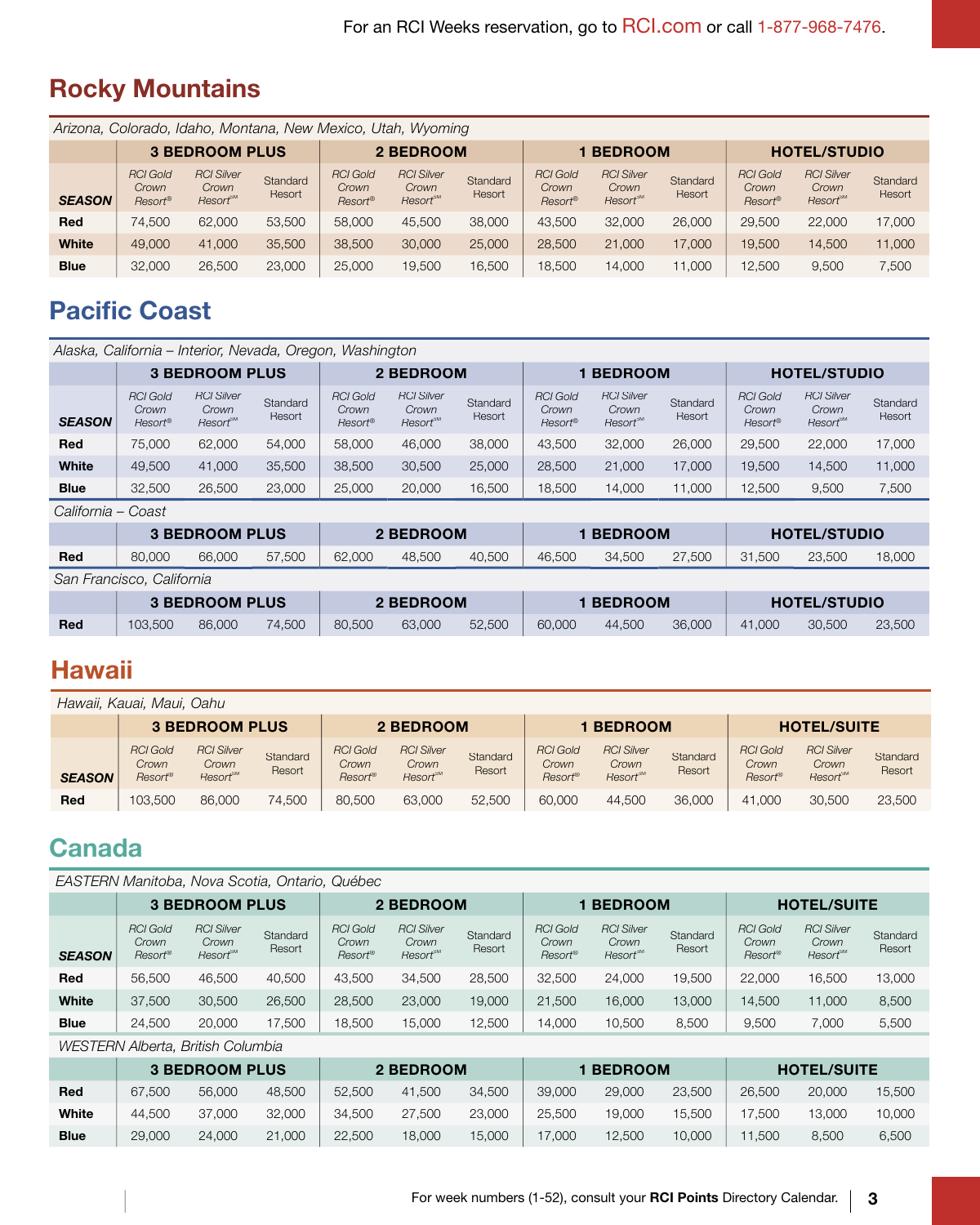#### **Mexico**

|                 |                                     | Acapulco, Ixtapa, Manzanillo, Mazatlán, Baja – Other than Cabo |                    |                                     |                                                    |                    |                                     |                                                    |                    |                                                 |                                                    |                    |
|-----------------|-------------------------------------|----------------------------------------------------------------|--------------------|-------------------------------------|----------------------------------------------------|--------------------|-------------------------------------|----------------------------------------------------|--------------------|-------------------------------------------------|----------------------------------------------------|--------------------|
|                 |                                     | <b>3 BEDROOM PLUS</b>                                          |                    |                                     | 2 BEDROOM                                          |                    |                                     | <b>BEDROOM</b>                                     |                    |                                                 | <b>HOTEL/SUITE</b>                                 |                    |
| <b>SEASON</b>   | <b>RCI Gold</b><br>Crown<br>Resort® | <b>RCI Silver</b><br>Crown<br>Resort <sup>™</sup>              | Standard<br>Resort | <b>RCI Gold</b><br>Crown<br>Resort® | <b>RCI Silver</b><br>Crown<br>Resort <sup>SM</sup> | Standard<br>Resort | <b>RCI Gold</b><br>Crown<br>Resort® | <b>RCI Silver</b><br>Crown<br>Resort <sup>sM</sup> | Standard<br>Resort | <b>RCI Gold</b><br>Crown<br>Resort <sup>®</sup> | <b>RCI Silver</b><br>Crown<br>Resort <sup>sM</sup> | Standard<br>Resort |
| Red             | 63,500                              | 52,500                                                         | 45.500             | 49.500                              | 39,000                                             | 32,500             | 37,000                              | 27,500                                             | 22,000             | 25,000                                          | 19,000                                             | 14,500             |
| White           | 42,000                              | 34,500                                                         | 30,000             | 32,500                              | 25,500                                             | 21,500             | 24,500                              | 18,000                                             | 14,500             | 16,500                                          | 12,500                                             | 9,500              |
| <b>Blue</b>     | 27,500                              | 22,500                                                         | 19,500             | 21,500                              | 17,000                                             | 14,000             | 16,000                              | 12,000                                             | 9,500              | 11.000                                          | 8,000                                              | 6,000              |
| $D \cap i \cap$ |                                     | Cabo Canaún Duarto Vallarto                                    |                    |                                     |                                                    |                    |                                     |                                                    |                    |                                                 |                                                    |                    |

 *Baja* – *Cabo, Cancún, Puerto Vallarta*

|             |        | <b>3 BEDROOM PLUS</b> |        |        | 2 BEDROOM |        |        | <b>BEDROOM</b> |        |        | <b>HOTEL/SUITE</b> |        |
|-------------|--------|-----------------------|--------|--------|-----------|--------|--------|----------------|--------|--------|--------------------|--------|
| Red         | 78,000 | 65,000                | 56,500 | 60,500 | 47.500    | 39,500 | 45,000 | 33,500         | 27,000 | 30,500 | 23.000             | 18,000 |
| White       | 51,500 | 43,000                | 37,500 | 40,000 | 31.500    | 26,000 | 29.500 | 22,000         | 18.000 | 20,000 | 15,000             | 12.000 |
| <b>Blue</b> | 35.500 | 28,000                | 24,500 | 26,000 | 20,500    | 17.000 | 19.500 | 14.500         | .500   | 13.000 | 10.000             | 7,500  |

 *Mexico* – *Inland*

|             |        | <b>3 BEDROOM PLUS</b> |        |        | 2 BEDROOM |        |        | <b>BEDROOM</b> |        |        | <b>HOTEL/SUITE</b> |        |
|-------------|--------|-----------------------|--------|--------|-----------|--------|--------|----------------|--------|--------|--------------------|--------|
| Red         | 60,500 | 50,000                | 43.500 | 47,000 | 37,000    | 31.000 | 35.000 | 26,000         | 21,000 | 24,000 | 18,000             | 14.000 |
| White       | 40,000 | 33,000                | 28,500 | 31,000 | 24,500    | 20,500 | 23,000 | 17.000         | 14.000 | 16,000 | 12,000             | 9,000  |
| <b>Blue</b> | 26,000 | 21,500                | 18.500 | 20,000 | 16.000    | 13,500 | 15.000 | 1.000          | 9,000  | 10.500 | 7.500              | 6,000  |

#### **Bermuda, Bahamas & the Caribbean**

 *Antigua & Barbuda, Aruba, Bahamas, Barbados, Belize, Bermuda, Bonaire, Cayman Islands, Curaçao, Dominican Republic, Grenada, Guadeloupe, Jamaica, Martinique, St. Kitts & Nevis, St. Lucia, St. Martin/Sint Maarten, St. Vincent & The Grenadines, Trinidad & Tobago, Turks & Caicos Islands, U.S. Virgin Islands*

|               |                                                   | <b>3 BEDROOM PLUS</b>                             |                           |                                     | 2 BEDROOM                                    |                    |                                     | <b>BEDROOM</b>                               |                    |                                     | <b>HOTEL/SUITE</b>                                       |                    |
|---------------|---------------------------------------------------|---------------------------------------------------|---------------------------|-------------------------------------|----------------------------------------------|--------------------|-------------------------------------|----------------------------------------------|--------------------|-------------------------------------|----------------------------------------------------------|--------------------|
| <b>SEASON</b> | <b>RCI Gold</b><br>Crown<br>$Resort$ <sup>®</sup> | <b>RCI Silver</b><br>Crown<br>Resort <sup>™</sup> | <b>Standard</b><br>Resort | <b>RCI Gold</b><br>Crown<br>Resort® | <b>RCI Silver</b><br>Crown<br><b>Resort™</b> | Standard<br>Resort | <b>RCI Gold</b><br>Crown<br>Resort® | <b>RCI Silver</b><br>Crown<br><b>Resort®</b> | Standard<br>Resort | <b>RCI Gold</b><br>Crown<br>Resort® | <b>RCI Silver</b><br>Crown<br><b>Resort<sup>sM</sup></b> | Standard<br>Resort |
| Red           | 97,500                                            | 80,500                                            | 70,000                    | 75.500                              | 59,500                                       | 49,500             | 56,500                              | 41.500                                       | 33,500             | 38,500                              | 28,500                                                   | 22,000             |
| White         | 64,500                                            | 53,000                                            | 46,000                    | 50,000                              | 39,500                                       | 32,500             | 37,500                              | 27,500                                       | 22,000             | 25,500                              | 19,000                                                   | 14,500             |

## **Central and South America**

|               |                                     | CENTRAL AMERICA – Costa Rica, El Salvador, Guatemala, Panama                                                                |                    |                                     |                                                    |                    |                                     |                                                    |                    |                                     |                                                    |                    |
|---------------|-------------------------------------|-----------------------------------------------------------------------------------------------------------------------------|--------------------|-------------------------------------|----------------------------------------------------|--------------------|-------------------------------------|----------------------------------------------------|--------------------|-------------------------------------|----------------------------------------------------|--------------------|
|               |                                     | <b>3 BEDROOM PLUS</b>                                                                                                       |                    |                                     | 2 BEDROOM                                          |                    |                                     | <b>BEDROOM</b>                                     |                    |                                     | <b>HOTEL/SUITE</b>                                 |                    |
| <b>SEASON</b> | <b>RCI Gold</b><br>Crown<br>Resort® | <b>RCI Silver</b><br>Crown<br>Resort <sup>™</sup>                                                                           | Standard<br>Resort | <b>RCI Gold</b><br>Crown<br>Resort® | <b>RCI Silver</b><br>Crown<br>Resort <sup>SM</sup> | Standard<br>Resort | <b>RCI Gold</b><br>Crown<br>Resort® | <b>RCI Silver</b><br>Crown<br>Resort <sup>sM</sup> | Standard<br>Resort | <b>RCI Gold</b><br>Crown<br>Resort® | <b>RCI Silver</b><br>Crown<br>Resort <sup>sM</sup> | Standard<br>Resort |
| <b>Red</b>    | 68,000                              | 56,500                                                                                                                      | 49,000             | 53,000                              | 41.500                                             | 34.500             | 39.500                              | 29,000                                             | 23,500             | 27,000                              | 20,000                                             | 15,500             |
| White         | 45,000                              | 37,500                                                                                                                      | 32,500             | 35,000                              | 27,500                                             | 23,000             | 26,000                              | 19,000                                             | 15.500             | 18,000                              | 13,000                                             | 10,000             |
| <b>Blue</b>   | 29,000                              | 24.500                                                                                                                      | 21,000             | 23,000                              | 18,000                                             | 15.000             | 17,000                              | 12,500                                             | 10,000             | 11.500                              | 8.500                                              | 6,500              |
|               |                                     | SOUTH AMERICA - Argentina, Bolivia, Brazil, Chile, Colombia, Ecuador, Isla de Margarita, Paraguay, Peru, Uruguay, Venezuela |                    |                                     |                                                    |                    |                                     |                                                    |                    |                                     |                                                    |                    |

|             |        | <b>3 BEDROOM PLUS</b> |        |        | 2 BEDROOM |        |        | <b>BEDROOM</b> |        |        | <b>HOTEL/SUITE</b> |        |
|-------------|--------|-----------------------|--------|--------|-----------|--------|--------|----------------|--------|--------|--------------------|--------|
| Red         | 76.500 | 63.500                | 55,500 | 59,000 | 46.500    | 39,000 | 44.000 | 33,000         | 26,500 | 30,000 | 22,500             | 17.500 |
| White       | 50.500 | 42.000                | 36,500 | 39,000 | 30,500    | 25.500 | 29,000 | 22,000         | 17.500 | 20,000 | 15,000             | 11.500 |
| <b>Blue</b> | 33,000 | 27,500                | 23,500 | 25,500 | 20,000    | 17,000 | 19,000 | 14.000         | 11,500 | 13,000 | 9.500              | 7,500  |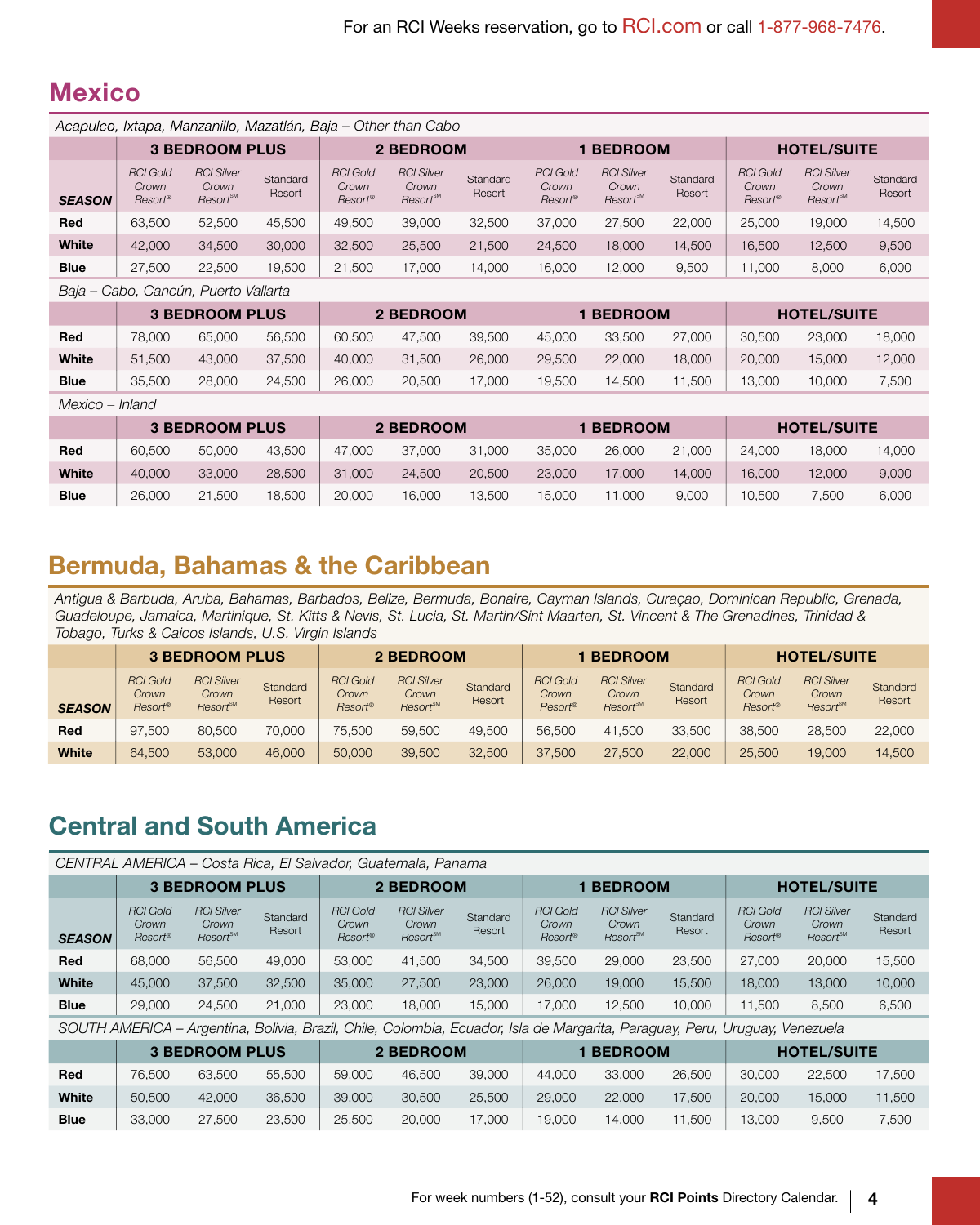# Europe\*

| England – Midland & South                                         |      |                                     |                                              |                    |                                            |                                                   |                    |                                     |                                                                                                                                        |                    |                                            |                                                    |                    |
|-------------------------------------------------------------------|------|-------------------------------------|----------------------------------------------|--------------------|--------------------------------------------|---------------------------------------------------|--------------------|-------------------------------------|----------------------------------------------------------------------------------------------------------------------------------------|--------------------|--------------------------------------------|----------------------------------------------------|--------------------|
|                                                                   |      |                                     | <b>3 BEDROOM PLUS</b>                        |                    |                                            | 2 BEDROOM                                         |                    |                                     | <b>1 BEDROOM</b>                                                                                                                       |                    |                                            | <b>HOTEL/SUITE</b>                                 |                    |
| <b>WEEK NUMBER</b>                                                |      | <b>RCI Gold</b><br>Crown<br>Resort® | <b>RCI Silver</b><br>Crown<br><b>Resort®</b> | Standard<br>Resort | <b>RCI Gold</b><br>Crown<br><b>Resort®</b> | <b>RCI Silver</b><br>Crown<br>Resort <sup>™</sup> | Standard<br>Resort | <b>RCI Gold</b><br>Crown<br>Resort® | <b>RCI Silver</b><br>Crown<br>Resort <sup>™</sup>                                                                                      | Standard<br>Resort | <b>RCI Gold</b><br>Crown<br><b>Resort®</b> | <b>RCI Silver</b><br>Crown<br>Resort <sup>sM</sup> | Standard<br>Resort |
| 27-34                                                             | From | 104,000                             | 77.500                                       | 54,000             | 93,000                                     | 68,500                                            | 48,000             | 83,500                              | 62.000                                                                                                                                 | 43,000             | 74,500                                     | 55,000                                             | 38,500             |
| 20-26,35-38,41,42,51,52                                           | From | 77,000                              | 57,000                                       | 40,000             | 68,500                                     | 50,500                                            | 35,500             | 61,500                              | 45,500                                                                                                                                 | 32,000             | 54,500                                     | 40,500                                             | 28,500             |
| 10-19,39,40,43-45                                                 | From | 52,500                              | 38,500                                       | 27,000             | 46,500                                     | 34,500                                            | 24,000             | 42,000                              | 31,000                                                                                                                                 | 21,500             | 37,000                                     | 27,500                                             | 19,500             |
| 1-9,46-50                                                         | From | 25,000                              | 18,500                                       | 13,000             | 22,500                                     | 16,500                                            | 11,500             | 20,000                              | 15,000                                                                                                                                 | 10,500             | 18,000                                     | 13,000                                             | 9,500              |
| Inland Waterways - Canal Boats                                    |      |                                     |                                              |                    |                                            |                                                   |                    |                                     |                                                                                                                                        |                    |                                            |                                                    |                    |
|                                                                   |      |                                     | <b>3 BEDROOM PLUS</b>                        |                    |                                            | 2 BEDROOM                                         |                    |                                     | <b>1 BEDROOM</b>                                                                                                                       |                    |                                            |                                                    |                    |
| $27 - 34$                                                         | From | 100,500                             | 74,500                                       | 52,000             | 92,000                                     | 68,000                                            | 47,500             | 83,000                              | 61,500                                                                                                                                 | 43,000             |                                            |                                                    |                    |
| 20-26,35-38,41,42                                                 | From | 74,000                              | 55,000                                       | 44,000             | 67,500                                     | 50,000                                            | 35,000             | 61,000                              | 45,500                                                                                                                                 | 31,500             |                                            |                                                    |                    |
| 8-19,39,40,43-45                                                  | From | 32,000                              | 23,500                                       | 16,500             | 29,000                                     | 21,500                                            | 15,000             | 26,500                              | 19,500                                                                                                                                 | 13,500             |                                            |                                                    |                    |
| $1 - 7,46 - 52$                                                   | From | 10,500                              | 8,000                                        | 5,500              | 9,500                                      | 7,000                                             | 5,000              | 8,500                               | 6,500                                                                                                                                  | 4,500              |                                            |                                                    |                    |
| Northern England, Ireland, Scotland, Wales                        |      |                                     |                                              |                    |                                            |                                                   |                    |                                     |                                                                                                                                        |                    |                                            |                                                    |                    |
|                                                                   |      |                                     | <b>3 BEDROOM PLUS</b>                        |                    |                                            | 2 BEDROOM                                         |                    |                                     | <b>1 BEDROOM</b>                                                                                                                       |                    |                                            | <b>HOTEL/SUITE</b>                                 |                    |
| $27 - 34$                                                         | From | 98,000                              | 72,500                                       | 51,000             | 87,000                                     | 64,500                                            | 45,000             | 78,500                              | 58,000                                                                                                                                 | 41,000             | 69,500                                     | 52,000                                             | 36,000             |
| 20-26,35-38,41,42,51,52 From                                      |      | 72,500                              | 53,500                                       | 37,500             | 64,500                                     | 47,500                                            | 33,500             | 58,000                              | 43,000                                                                                                                                 | 30,000             | 51,500                                     | 38,000                                             | 26,500             |
| 10-19,39,40,43-45                                                 | From | 48,167                              | 35,500                                       | 24,833             | 42,667                                     | 31,667                                            | 22,167             | 38,333                              | 28,500                                                                                                                                 | 20,000             | 34,167                                     | 25,333                                             | 17,667             |
| $1-9,46-50$                                                       | From | 20,500                              | 15,000                                       | 10,500             | 18,000                                     | 13,500                                            | 9,500              | 16,500                              | 12,000                                                                                                                                 | 8,500              | 14,500                                     | 10,500                                             | 7,500              |
| Belgium, Denmark, Holland                                         |      |                                     |                                              |                    |                                            |                                                   |                    |                                     |                                                                                                                                        |                    |                                            |                                                    |                    |
|                                                                   |      |                                     | <b>3 BEDROOM PLUS</b>                        |                    |                                            | 2 BEDROOM                                         |                    |                                     | <b>1 BEDROOM</b>                                                                                                                       |                    |                                            | <b>HOTEL/SUITE</b>                                 |                    |
| $27 - 34$                                                         | From | 104,000                             | 77,500                                       | 54,000             | 93,000                                     | 68,500                                            | 48,000             | 83,500                              | 62,000                                                                                                                                 | 43,000             | 74,500                                     | 55,000                                             | 38,500             |
| 20-26,35-38,41,42,51,52 From                                      |      | 77,000                              | 57,000                                       | 40,000             | 68,500                                     | 50,500                                            | 35,500             | 61,500                              | 45,500                                                                                                                                 | 32,000             | 54,500                                     | 40,500                                             | 28,500             |
| 10-19,39,40,43-45                                                 | From | 52,500                              | 38,500                                       | 27,000             | 46,500                                     | 34,500                                            | 24,000             | 42,000                              | 31,000                                                                                                                                 | 21,500             | 37,000                                     | 27,500                                             | 19,500             |
| $1-9,46-50$                                                       | From | 25,000                              | 18,500                                       | 13,000             | 22,500                                     | 16,500                                            | 11,500             | 20,000                              | 15,000                                                                                                                                 | 10,500             | 18,000                                     | 13,000                                             | 9,500              |
| France and Italy (Excluding Ski Areas)                            |      |                                     |                                              |                    |                                            |                                                   |                    |                                     |                                                                                                                                        |                    |                                            |                                                    |                    |
|                                                                   |      |                                     | <b>3 BEDROOM PLUS</b>                        |                    |                                            | 2 BEDROOM                                         |                    |                                     | <b>1 BEDROOM</b>                                                                                                                       |                    |                                            | <b>HOTEL/SUITE</b>                                 |                    |
| $27 - 34$                                                         | From | 94,000                              | 71,000                                       | 49,000             | 83,500                                     | 62,000                                            | 43,500             | 75,500                              | 55,500                                                                                                                                 | 39,000             | 67,000                                     | 49,500                                             | 35,000             |
| 22-26,35-38,51,52                                                 | From | 69,500                              | 52,500                                       | 36,000             | 61,500                                     | 45,500                                            | 32,000             | 55,500                              | 41,000                                                                                                                                 | 28,500             | 49,500                                     | 36,500                                             | 25,500             |
| 10-21,39-41                                                       | From | 47,300                              | 35,100                                       | 24,500             | 42,100                                     | 31,200                                            | 21,800             | 37,800                              | 28,000                                                                                                                                 | 19,700             | 33,700                                     | 25,000                                             | 17,400             |
| $1-9,42-50$                                                       | From | 22,000                              | 16,500                                       | 11,500             | 19,500                                     | 14,500                                            | 10,500             | 18,000                              | 13,500                                                                                                                                 | 9,000              | 16,000                                     | 11,500                                             | 8,000              |
| Austria, Germany, Switzerland (Lakes and Mountains)               |      |                                     |                                              |                    |                                            |                                                   |                    |                                     |                                                                                                                                        |                    |                                            |                                                    |                    |
|                                                                   |      |                                     | <b>3 BEDROOM PLUS</b>                        |                    |                                            | 2 BEDROOM                                         |                    |                                     | <b>1 BEDROOM</b>                                                                                                                       |                    |                                            | <b>HOTEL/SUITE</b>                                 |                    |
| $27 - 34$                                                         | From |                                     | 111,500 82,500                               | 58,000             | 99,000                                     | 73,500                                            | 51,500             | 89,000                              | 66,000                                                                                                                                 | 46,000             | 79,000                                     | 58,500                                             | 41,000             |
| 20-26,35-38,51,52                                                 | From | 82,000                              | 61,000                                       | 42,500             | 73,000                                     | 54,000                                            | 38,000             | 65,500                              | 48,500                                                                                                                                 | 34,000             | 58,500                                     | 43,000                                             | 30,500             |
| 13-19,39-44                                                       | From | 47,000                              | 34,500                                       | 24,500             | 41,500                                     | 31,000                                            | 21,500             | 37,500                              | 28,000                                                                                                                                 | 19,500             | 33,500                                     | 25,000                                             | 17,500             |
| 1-12,45-50                                                        | From | 23,500                              | 17,500                                       | 12,000             | 21,000                                     | 15,500                                            | 11,000             | 19,000                              | 14,000                                                                                                                                 | 10,000             | 16,500                                     | 12,500                                             | 8,500              |
| Andorra, Austria, France, Italy, Germany, Switzerland (Ski Areas) |      |                                     |                                              |                    |                                            |                                                   |                    |                                     |                                                                                                                                        |                    |                                            |                                                    |                    |
|                                                                   |      |                                     | <b>3 BEDROOM PLUS</b>                        |                    |                                            | 2 BEDROOM                                         |                    |                                     | 1 BEDROOM                                                                                                                              |                    |                                            | <b>HOTEL/SUITE</b>                                 |                    |
| 5-12,29-34,51,52                                                  | From | 94,000                              | 70,000                                       | 49,000             | 84,000                                     | 62,000                                            | 43,500             | 75,500                              | 56,000                                                                                                                                 | 39,000             | 67,000                                     | 49,500                                             | 35,000             |
| 1-4,13-16,26-28,35-37,50 From                                     |      | 69,500                              | 51,500                                       | 36,000             | 62,000                                     | 46,000                                            | 32,000             | 55,500                              | 41,000                                                                                                                                 | 29,000             | 49,500                                     | 36,500                                             | 25,500             |
| 21-25,38-42,48,49                                                 | From | 44,000                              | 32,500                                       | 23,000             | 39,000                                     | 29,000                                            | 20,500             | 35,500                              | 26,000                                                                                                                                 | 18,500             | 31,500                                     | 23,500                                             | 16,000             |
| 17-20,43-47                                                       | From | 20,000                              | 14,500                                       | 10,500             | 17,500                                     | 13,000                                            | 9,000              | 16,000                              | 11,500                                                                                                                                 | 8,500              | 14,000                                     | 10,500                                             | 7,500              |
|                                                                   |      |                                     |                                              |                    |                                            |                                                   |                    |                                     | * An additional 25% will be added to the weekly RCI Points <sup>ad</sup> values needed for weeks covering the Easter period each year. |                    |                                            |                                                    |                    |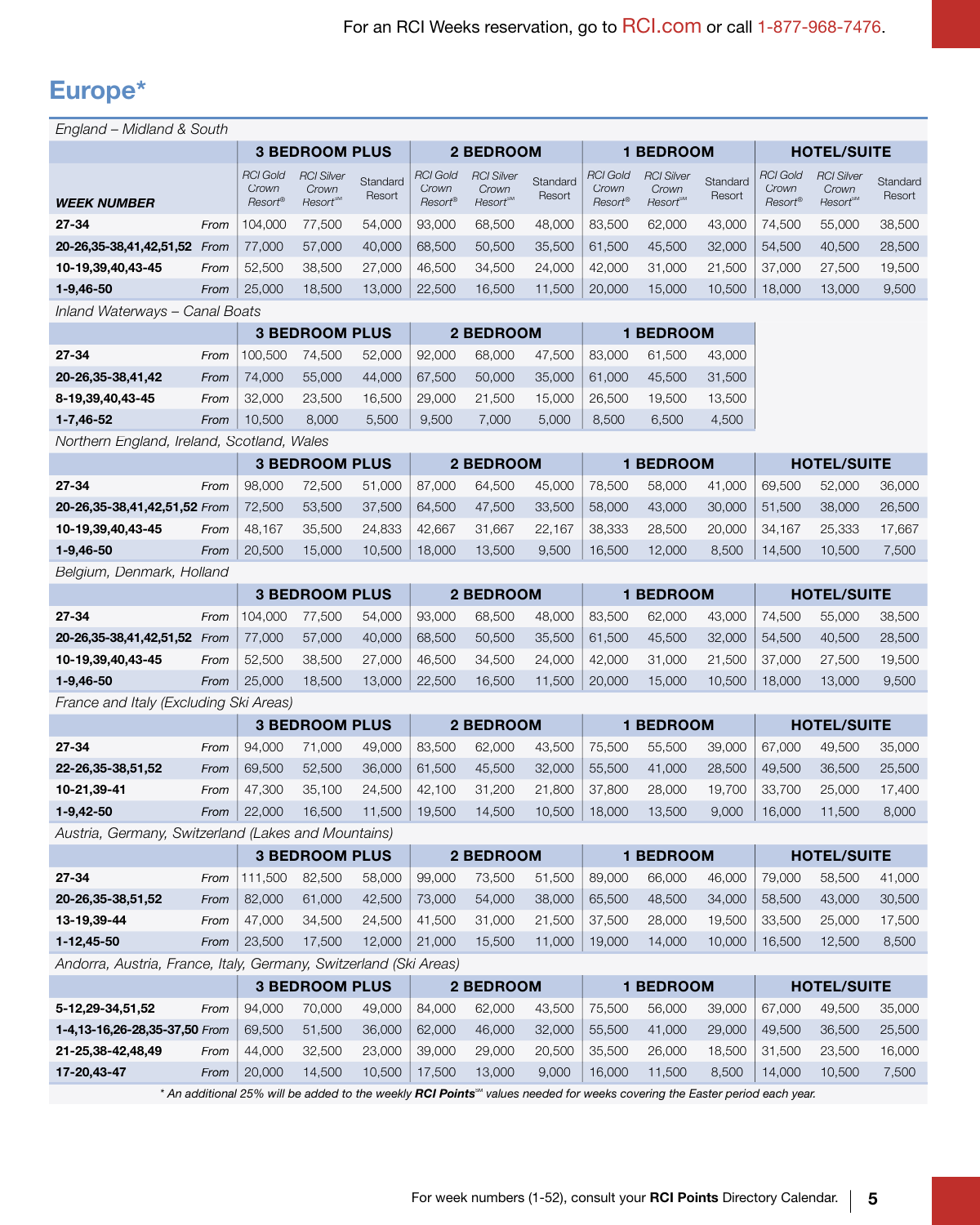# Europe\* (continued)

| Cyprus, Greece, Malta, Turkey |                                 |                                            |                                                          |                    |                                     |                                                    |                    |                                     |                                                         |                    |                                     |                                                    |                    |
|-------------------------------|---------------------------------|--------------------------------------------|----------------------------------------------------------|--------------------|-------------------------------------|----------------------------------------------------|--------------------|-------------------------------------|---------------------------------------------------------|--------------------|-------------------------------------|----------------------------------------------------|--------------------|
|                               |                                 |                                            | <b>3 BEDROOM PLUS</b>                                    |                    |                                     | <b>2 BEDROOM</b>                                   |                    |                                     | <b>1 BEDROOM</b>                                        |                    |                                     | <b>HOTEL/SUITE</b>                                 |                    |
| <b>WEEK NUMBER</b>            |                                 | <b>RCI Gold</b><br>Crown<br><b>Resort®</b> | <b>RCI Silver</b><br>Crown<br><b>Resort<sup>®M</sup></b> | Standard<br>Resort | <b>RCI Gold</b><br>Crown<br>Resort® | <b>RCI Silver</b><br>Crown<br>Resort <sup>sM</sup> | Standard<br>Resort | <b>RCI Gold</b><br>Crown<br>Resort® | <b>RCI Silver</b><br>Crown<br><b>Resort<sup>™</sup></b> | Standard<br>Resort | <b>RCI Gold</b><br>Crown<br>Resort® | <b>RCI Silver</b><br>Crown<br>Resort <sup>sM</sup> | Standard<br>Resort |
| $27 - 34$                     | From                            | 85,000                                     | 63,000                                                   | 44,000             | 75,500                              | 56,000                                             | 39,000             | 68,000                              | 50,500                                                  | 35,500             | 60,500                              | 44,500                                             | 31,000             |
| 20-26,35-40                   | From                            | 60,000                                     | 44,500                                                   | 31,000             | 53,500                              | 39,500                                             | 27,500             | 48,000                              | 35,500                                                  | 25,000             | 43,000                              | 31,500                                             | 22,000             |
| 9-19.41-45,51,52              | From                            | 27,000                                     | 20,000                                                   | 14,000             | 24,000                              | 17,500                                             | 12,500             | 21,500                              | 16,000                                                  | 11,000             | 19,000                              | 14,000                                             | 10,000             |
| $1 - 8,46 - 50$               | From                            | 9,000                                      | 6,500                                                    | 4,500              | 8,000                               | 6,000                                              | 4,000              | 7,000                               | 5,500                                                   | 3,500              | 6,500                               | 5,000                                              | 3,500              |
|                               | Czech Republic, Hungary, Poland |                                            |                                                          |                    |                                     |                                                    |                    |                                     |                                                         |                    |                                     |                                                    |                    |
|                               |                                 |                                            | <b>3 BEDROOM PLUS</b>                                    |                    |                                     | 2 BEDROOM                                          |                    |                                     | <b>1 BEDROOM</b>                                        |                    |                                     | <b>HOTEL/SUITE</b>                                 |                    |
| 27-34                         | From                            | 73,500                                     | 54,500                                                   | 38,000             | 65,500                              | 48,500                                             | 34,000             | 59,000                              | 43,500                                                  | 30,500             | 52,500                              | 39,000                                             | 27,500             |
| 17-26,35-42                   | From                            | 52,000                                     | 38,500                                                   | 27,000             | 46,000                              | 34,500                                             | 24,000             | 41,500                              | 30,500                                                  | 21,500             | 37,000                              | 27,500                                             | 19,000             |
| 11-16,43,44,51,52             | From                            | 32,000                                     | 23,500                                                   | 16,500             | 28,500                              | 21,000                                             | 15,000             | 25,500                              | 19,000                                                  | 13,500             | 23,000                              | 17,000                                             | 11,500             |
| 1-10,45-50                    | From                            | 16,000                                     | 12,000                                                   | 8,500              | 14,500                              | 11,000                                             | 7,500              | 13,000                              | 9,500                                                   | 7,000              | 11,500                              | 8,500                                              | 6,000              |
| Finland, Norway, Sweden       |                                 |                                            |                                                          |                    |                                     |                                                    |                    |                                     |                                                         |                    |                                     |                                                    |                    |
|                               | <b>3 BEDROOM PLUS</b>           |                                            |                                                          |                    |                                     |                                                    | <b>2 BEDROOM</b>   |                                     | <b>1 BEDROOM</b>                                        |                    |                                     | <b>HOTEL/SUITE</b>                                 |                    |
| 26-34                         | From                            | 118,000                                    | 87,000                                                   | 61,000             | 104,500                             | 77,500                                             | 54,500             | 94,000                              | 70,000                                                  | 49,000             | 83,500                              | 62,000                                             | 43,500             |
| 8-17,24,25,35-38,51,52        | From                            | 83,000                                     | 61,500                                                   | 43,000             | 74,000                              | 55,000                                             | 38,500             | 66,500                              | 49,500                                                  | 34,500             | 59,000                              | 43,500                                             | 30,500             |
| 5-7,22,23,39,40               | From                            | 45,000                                     | 33,000                                                   | 23,500             | 40,000                              | 29,500                                             | 21,000             | 36,000                              | 27,000                                                  | 19,000             | 32,000                              | 24,000                                             | 16,500             |

**1-4,18-21,41-50** From 19,500 14,500 10,000 17,500 13,000 9,000 15,500 11,500 8,000 14,000 10,500 7,500 \* An additional 25% will be added to the weekly RCI Points<sup>®</sup> values needed for weeks covering the Easter period each year.

#### Portugal, Spain & the Canary Islands\*

| Portugal, Madeira       |      |                                     |                                                    |                    |                                     |                                                                                                                          |                    |                                        |                                              |                    |                                     |                                                    |                    |
|-------------------------|------|-------------------------------------|----------------------------------------------------|--------------------|-------------------------------------|--------------------------------------------------------------------------------------------------------------------------|--------------------|----------------------------------------|----------------------------------------------|--------------------|-------------------------------------|----------------------------------------------------|--------------------|
|                         |      |                                     | <b>3 BEDROOM PLUS</b>                              |                    |                                     | 2 BEDROOM                                                                                                                |                    |                                        | <b>1 BEDROOM</b>                             |                    |                                     | <b>HOTEL/SUITE</b>                                 |                    |
| <b>WEEK NUMBER</b>      |      | <b>RCI Gold</b><br>Crown<br>Resort® | <b>RCI Silver</b><br>Crown<br>Resort <sup>sM</sup> | Standard<br>Resort | <b>RCI Gold</b><br>Crown<br>Resort® | <b>RCI Silver</b><br>Crown<br>Resort <sup>™</sup>                                                                        | Standard<br>Resort | <b>RCI Gold</b><br>Crown<br>$Resort^*$ | <b>RCI Silver</b><br>Crown<br><b>Resort™</b> | Standard<br>Resort | <b>RCI Gold</b><br>Crown<br>Resort® | <b>RCI Silver</b><br>Crown<br>Resort <sup>SM</sup> | Standard<br>Resort |
| 9-13,35-37,51,52        | From | 72,000                              | 53,500                                             | 37,500             | 64,000                              | 47,500                                                                                                                   | 33,500             | 57,500                                 | 42,500                                       | 30,000             | 51,000                              | 38,000                                             | 26,500             |
| 7,8,14-16,28-34,38-43   | From | 54,500                              | 40,000                                             | 28,000             | 48,500                              | 35,500                                                                                                                   | 25,000             | 43,500                                 | 32,000                                       | 22,500             | 38,500                              | 28,500                                             | 20,000             |
| 3-6, 17-27, 44-47       | From | 38.500                              | 29,000                                             | 20,000             | 34,500                              | 25.500                                                                                                                   | 18,000             | 31.000                                 | 23,000                                       | 16,000             | 27,500                              | 20,500                                             | 14,500             |
| 1,2,48-50               | From | 18,000                              | 13,500                                             | 9,500              | 16,000                              | 12,000                                                                                                                   | 8,500              | 14,500                                 | 11,000                                       | 7,500              | 13,000                              | 9,500                                              | 6,500              |
| Spain, Balearic Islands |      |                                     |                                                    |                    |                                     |                                                                                                                          |                    |                                        |                                              |                    |                                     |                                                    |                    |
|                         |      | <b>3 BEDROOM PLUS</b>               |                                                    |                    | 2 BEDROOM                           |                                                                                                                          |                    | <b>1 BEDROOM</b>                       |                                              |                    | <b>HOTEL/SUITE</b>                  |                                                    |                    |
| $27 - 34$               | From | 77,000                              | 57,000                                             | 40,000             | 68,500                              | 51,000                                                                                                                   | 35,500             | 61,500                                 | 45,500                                       | 32,000             | 55,000                              | 40,500                                             | 28,500             |
| 22-26,35-38,41,42       | From | 57,000                              | 42,000                                             | 29,500             | 50,500                              | 37,500                                                                                                                   | 26,500             | 45,500                                 | 33,500                                       | 23,500             | 40,500                              | 30,000                                             | 21,000             |
| 12-21,39,40,51,52       | From | 36,000                              | 27,000                                             | 19,000             | 32,500                              | 24,000                                                                                                                   | 17,000             | 29,000                                 | 21,500                                       | 15,000             | 26,000                              | 19,000                                             | 13,500             |
| $1 - 11,43 - 50$        | From | 17,000                              | 13,000                                             | 9,000              | 15,500                              | 11,500                                                                                                                   | 8,000              | 14,000                                 | 10,000                                       | 7,000              | 12,500                              | 9,000                                              | 6,500              |
| Canary Islands          |      |                                     |                                                    |                    |                                     |                                                                                                                          |                    |                                        |                                              |                    |                                     |                                                    |                    |
|                         |      |                                     | <b>3 BEDROOM PLUS</b>                              |                    |                                     | 2 BEDROOM                                                                                                                |                    |                                        | <b>1 BEDROOM</b>                             |                    |                                     | <b>HOTEL/SUITE</b>                                 |                    |
| 27-34,51,52             | From | 83.000                              | 61,500                                             | 43,000             | 73,500                              | 54.500                                                                                                                   | 38,500             | 66.500                                 | 49,000                                       | 34.500             | 59,000                              | 43,500                                             | 30,500             |
| 6,7,10-16,35-38,41,42   | From | 61,000                              | 45,500                                             | 31,500             | 54,500                              | 40,000                                                                                                                   | 28,000             | 49,000                                 | 36,000                                       | 25,500             | 43,500                              | 32,000                                             | 22,500             |
| 1-5,8,9,39,40,43-49     | From | 52,500                              | 38,500                                             | 27,000             | 46,500                              | 34.500                                                                                                                   | 24,000             | 42,000                                 | 31,000                                       | 22,000             | 37,000                              | 27,500                                             | 19,500             |
| 17-26,50                | From | 35,000                              | 26,000                                             | 18,000             | 31,000                              | 23,000                                                                                                                   | 16,000             | 28,000                                 | 20,500                                       | 14,500             | 25,000                              | 18,500                                             | 13,000             |
|                         |      |                                     |                                                    |                    |                                     | * An additional 25% will be added to the weekly RCI Points values needed for weeks covering the Easter period each year. |                    |                                        |                                              |                    |                                     |                                                    |                    |